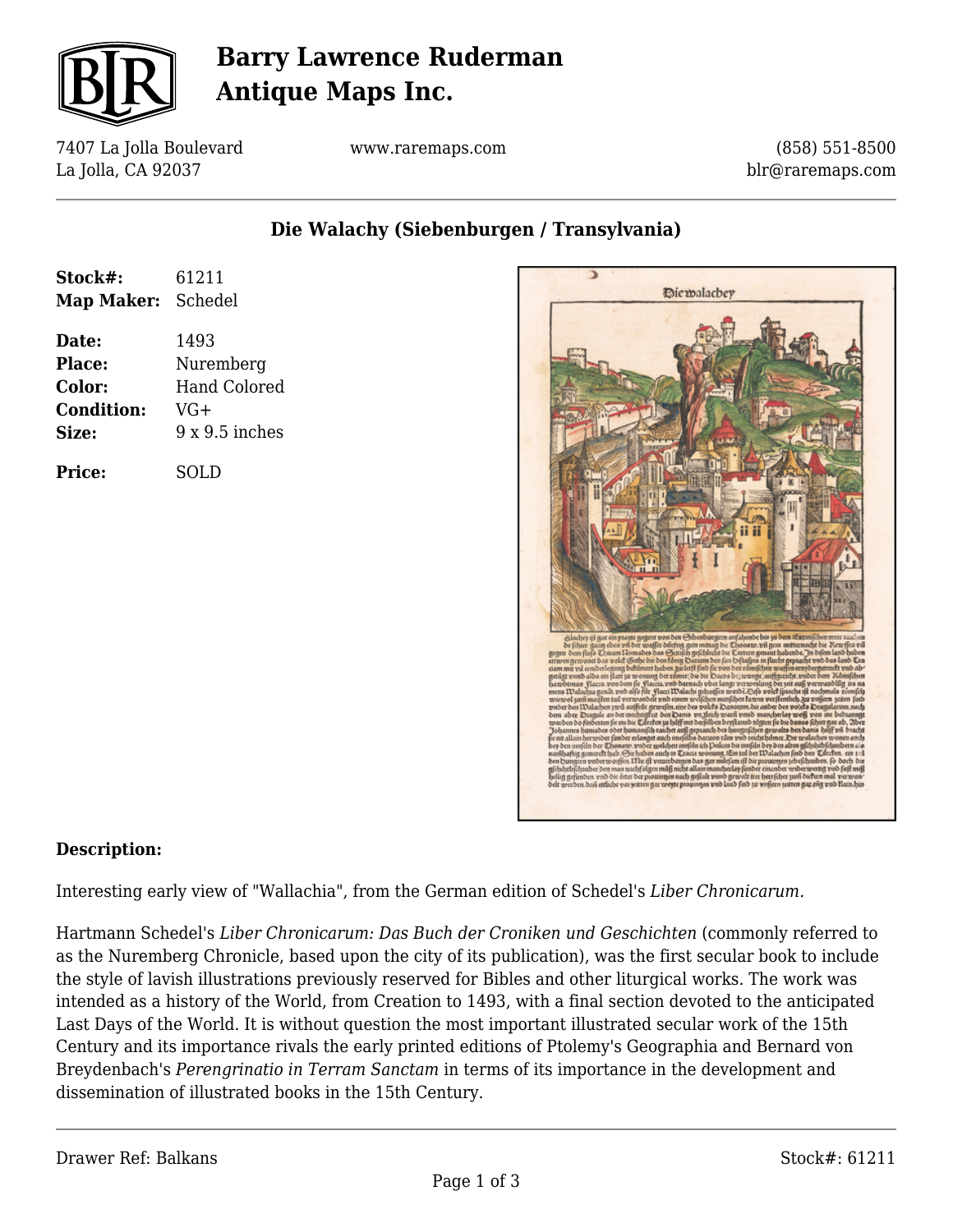

# **Barry Lawrence Ruderman Antique Maps Inc.**

7407 La Jolla Boulevard La Jolla, CA 92037

www.raremaps.com

(858) 551-8500 blr@raremaps.com

### **Die Walachy (Siebenburgen / Transylvania)**

Published in Nuremberg by Anton Koberger, the book was printed in Latin and 5 months later in German (translated by George Alt), and enjoyed immense commercial success. A reduced size version of the book was published in 1497 in Augsburg by Johann Schonsperger. The illustration for Venice is adapted from the larger illustration of Venice in Breydenbach's Peregrinatio, which was illustrated by Dutch artist Erhard Reuwich, who was working in Mainz in the 1480s. Schedel's view of Florence is one of the earliest obtainable views of the City and realistically the only large format 15th Century illustration available to collectors. The view is an adaptation of Francesco Rosselli's now lost six-sheet engraving of Florence, which is believed to have been engraved sometime between 1471 and 1482, known only through a single woodcut copy in the Kupferstichkabinett of Berlin. Rosselli is perhaps best known as the cartographer responsible for the Contarini-Rosselli World Map of 1506 (the first map to depict America, based upon information derived from Columbus) and his world map of 1508, the first depiction of the World in an Oval Projection, which includes a depiction of the Southern Continent which may have been the influence for the world maps of Piri Reis (1513), Lopo Homem (1519) and Juan Vespucci (1524).

Hartmann Schedel was a prominent physician and writer, who assembled one of the largest private book collections of the 15th Century. Schedel's work is illustrated by over 1800 woodcut images by Michael Wohlgemut (1434-1519) and his stepson Wilhelm Pleydenwurff (1460-1494). Wohlgemut, an important painter and xylographer, is perhaps best known as having been an early teacher of Albrecht Durer, who apprenticed in Wohlgemut's workshop from 1486 to 1489. It is believed that Durer was involved in the production of several of the illustrations in Schedel's *Liber Chronicarum*, as work on the illustrations commenced during the period when Durer was apprenticing with Wohlegut and a study of several of the illustrations suggests they may have been drawn by Durer, who would have prepared the drawings used as forms for the craftsmen who cut the woodblocks.

While the majority of the illustrations in the book include images of the various saints, royalty, nobles and contemporary clergy, the work is perhaps best known for the large format views of a number of the major European Cities, including Rome, Venice, Paris, Vienna, Florence, Genoa, Saltzburg, Crakow, Breslau, Budapest, Prague, and major cities in the Middle East, including Jerusalem, Alexandria, Constantinople, as well as a number of cities in what would become the German Empire. The work also included a magnificent double page map of the World, a large map of Europe and several famous illustrations, including the "Dance of Death," and scenes from the Creation and the Last Judgement. While many of the double-page city views are less than accurate illustrations of the cities as they existed at the end of the 15th Century, the illustrations are of great importance in the iconographic history of each of the cities depicted. Some of the double-page views were also apparently offered separately for sale, including some which had been colored prior to sale.

Schedel based his World map upon the contemporary editions of Ptolemy, omitting Scandinavia, southern